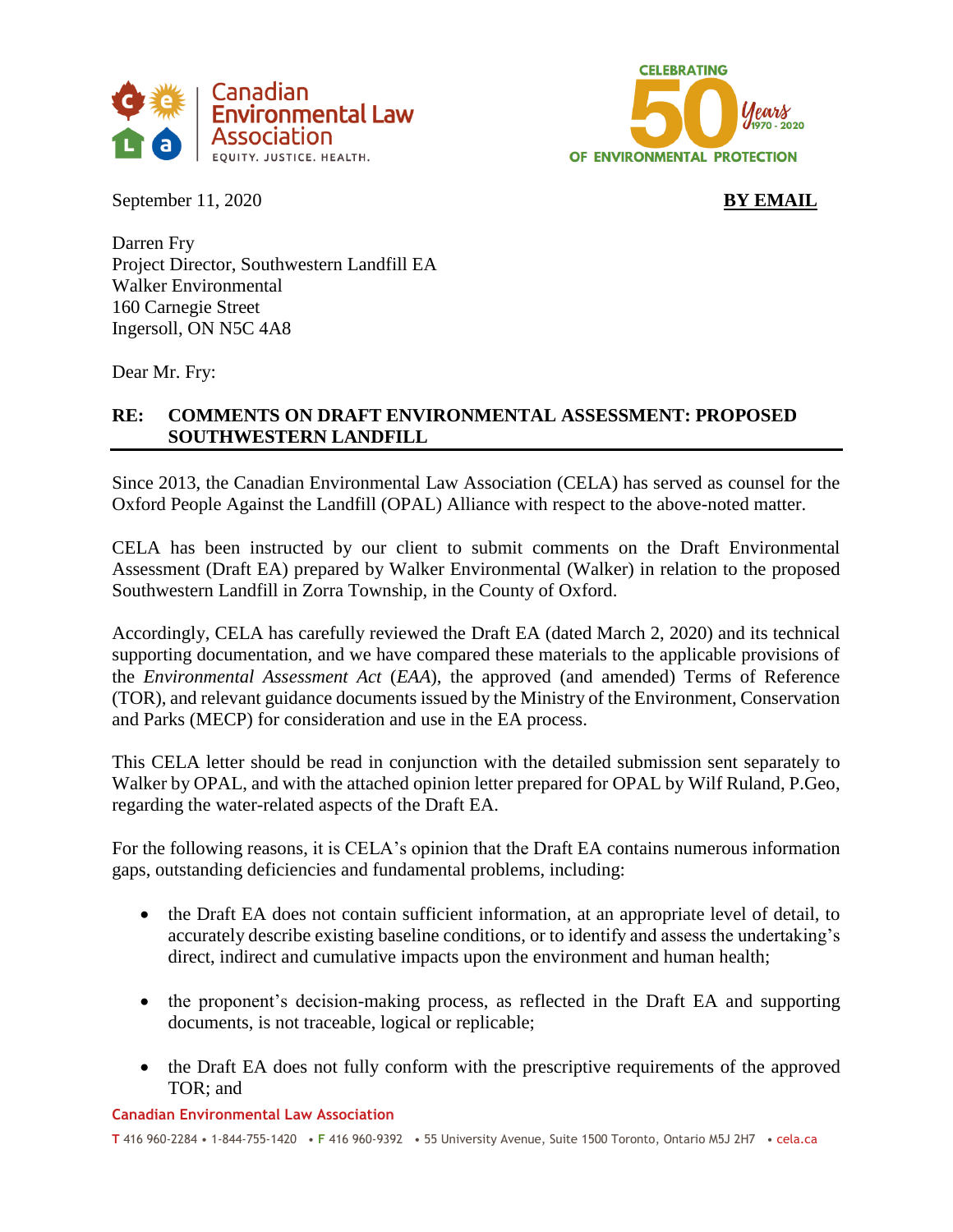the public consultation program during the EA process was not open, effective or transparent despite the proponent's claims to the contrary.

In our view, the central question under the *EAA* may be framed as follows: does the Draft EA satisfactorily discharge Walker's high evidentiary onus of demonstrating that the proposed Southwestern Landfill will result in the "betterment" of local residents and other Ontarians by providing for the protection, conservation and wise management of the environment (*EAA*, section 2)?

On the available evidence, CELA concludes that the answer to this threshold question is a clear and resounding "no." Accordingly, on behalf of our client, CELA submits that the proposed undertaking cannot be approved under the *EAA*, with or without conditions, on the basis of the Draft EA. CELA therefore recommends that the Draft EA should be withdrawn, and that the EA process should be discontinued or terminated forthwith by Walker.

It is beyond the scope of this letter to inventory every shortcoming that CELA has identified in the Draft EA and supporting documentation. Instead, the purpose of this letter is to highlight what CELA regards as some of the most significant problems that exist within the Draft EA materials and the EA process undertaken to date by Walker.

# **PART I - BACKGROUND**

# *(a) Overview of the Proposed Mega-Landfill*

Walker proposes to construct and operate the proposed Southwestern Landfill, which is to be located in Zorra Township, in the County of Oxford, in close proximity to the Town of Ingersoll and to Centreville and Beachville in the Township of South-West Oxford.

If approved, this private landfill would be one of the largest in the province, as Walker proposes to dispose of 850,000 tonnes/year<sup>1</sup> of solid, non-hazardous waste from an all-Ontario service area. In addition, up to 250,000 tonnes/year of cover material will also be trucked to the site, resulting in an overall total of 1,100,000 tonnes/year of incoming waste/soils.<sup>2</sup>

Projected over the anticipated 20-year lifespan of the landfill, this annual fill rate (if approved) would result in the deposit of over 17,000,000  $\text{m}^3$  of waste/cover material at the site.<sup>3</sup> This presumes that no further expansions will be sought by Walker as the landfill approaches its approved capacity over its operating lifespan.

Aside from the enormous scale, capacity and magnitude of the landfill, the Walker proposal is also noteworthy because of its proposed location on private property owned by a third-party, Carmeuse Lime (Canada) Ltd. (Carmeuse). In particular, Walker has apparently acquired contractual rights

 $<sup>1</sup>$  Draft EA, page 92.</sup>

<sup>2</sup> *Ibid*.

<sup>3</sup> Draft EA, page 82.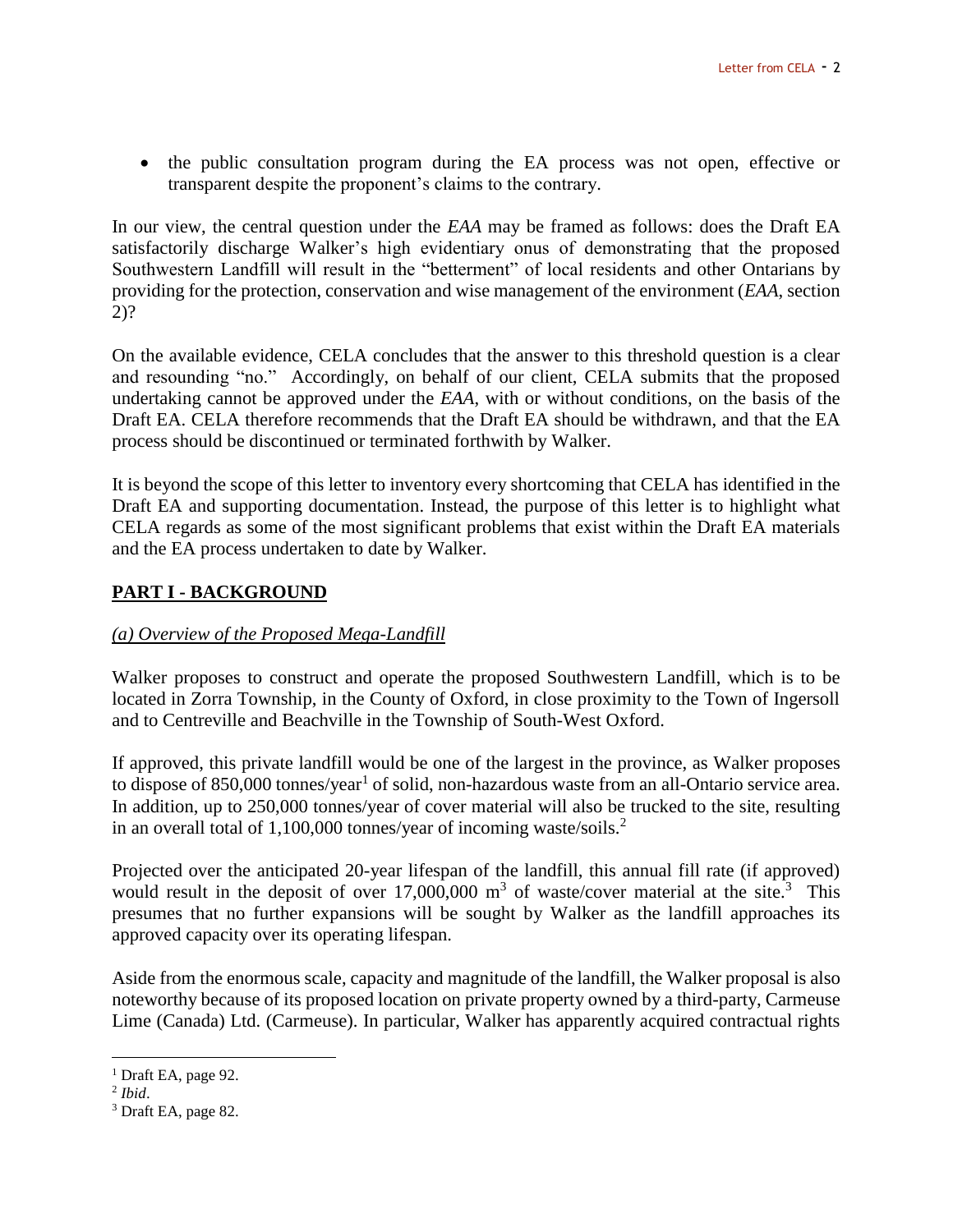to "develop environmental businesses, including a landfill" upon the Carmeuse lands, but, to our knowledge, Walker does not actually own the subject property at the present time.

In CELA's view, this highly unusual situation raises serious questions about whether Walker can obtain an Environmental Compliance Approval under the *Environmental Protection Act* for the proposed landfill. This is because section 3 of O.Reg.232/98 requires the instrument-holder to own the lands in question:

3. The holder of an environmental compliance approval to which a landfilling site is subject must own the entire site in fee simple, unless the site is on Crown land.

Despite this regulatory requirement, the contractual relationship between Walker and Carmeuse have not been publicly disclosed to date. For example, CELA has recently requested the proponent to provide a copy of the agreement between Walker and Carmeuse, but this request was refused.

Incredibly, it appears that the section 3 requirement under O.Reg.232/98 is not even mentioned in the Draft EA, although this issue has been previously raised by CELA, OPAL and other members of the public years ago. In these circumstances, it is possible that Walker may have made conditional arrangements to acquire the subject property if the landfill receives *EAA* approval; if so, CELA submits that this key fact should have been addressed in the Draft EA, rather than be left uncertain and undisclosed.

In addition, CELA notes that Walker proposes to establish the landfill largely below-grade on an 80 hectare portion of quarry lands licensed under the *Aggregate Resources Act (ARA*) after Carmeuse has finished extracting limestone from the area.

To CELA's knowledge, the Carmeuse quarry lands are scheduled to be remediated in accordance with the rehabilitation plan developed under the *ARA*. It is our understanding that the current plan does not envision the conversion of former quarry lands into a large-scale landfill, even as a socalled "interim use."

### *(b) Land Uses and Resources in the Vicinity of the Proposed Landfill*

The lands immediately surrounding the proposed landfill are largely rural in nature, but there are number of residences and farms (e.g. along Beachville Road, Road 62/North Town Line, Zorra Line 35, Cemetery Lane, etc.) in relatively close proximity to the Carmeuse lands. Virtually all of the people living in these areas rely upon domestic wells for drinking water and livestock watering purposes. The Town of Ingersoll also relies upon groundwater for its municipal water supply.

In addition, there have been continuing public concerns about ambient air quality within the local airshed due to nearby industrial land uses and major transportation corridors (i.e. Highway 401).

The southern boundary of the proposed Carmeuse site is bordered by the South Branch of the Upper Thames River. The water quality in this watercourse is currently stressed due to various anthropogenic causes.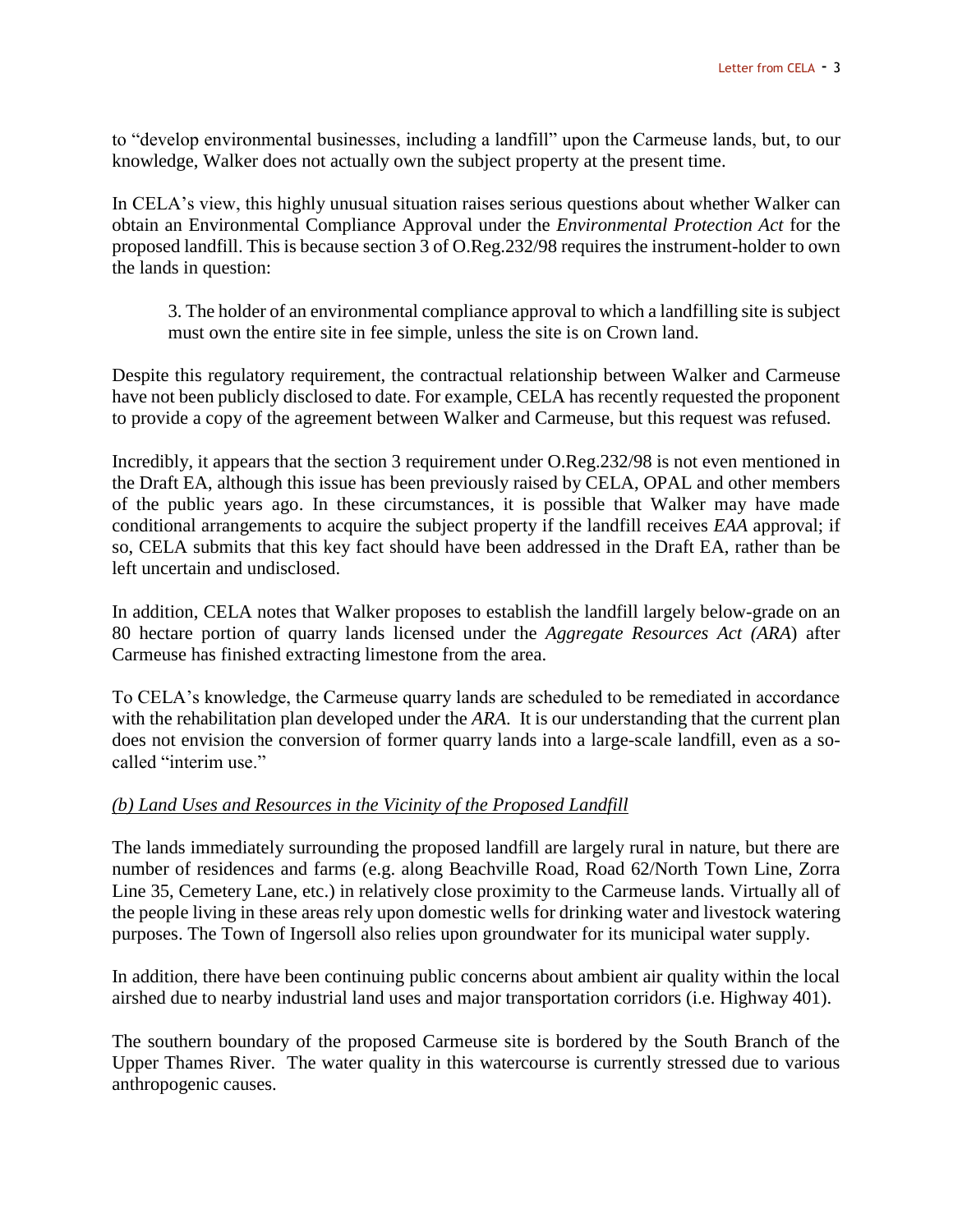# **PART II – CELA's COMMENTS ON THE DRAFT EA**

### *(a) Section 1: Description of the Undertaking*

Section 1 of the Draft EA simply defines the undertaking as the "provision of future landfill capacity at the Carmeuse Lime (Canada) Ltd. site in Oxford County for solid, non-hazardous waste generated in the Province of Ontario."<sup>4</sup>

In response, CELA notes that this peculiar definition does not quantify the proposed site capacity, specify the operating lifespan of the landfill, or to characterize (or breakdown) the various types of MSW and/or ICI wastes that Walker hopes to dispose at the facility. Even specific property identifiers (i.e. lot/concession number or municipal address) for the quarry location (or landfill footprint area) are conspicuously absent from this upfront definition of the undertaking.

In CELA's experience, this cryptic definition of the undertaking departs from well-established EA practice in Ontario's waste sector, particularly in situations where the proponent is proposing a new landfill of a specific size, scale, capacity and location. Accordingly, CELA submits that this ambiguous definition is inadequate and unacceptable for EA planning purposes.

### *(b) Section 2: Identification of the Proponent*

Section 2 of the Draft EA identifies the proponent as Walker, and provides some brief contact information for the proponent's representative in relation to this proposed undertaking. However, the fact that Carmeuse has apparently given Walker permission to construct a landfill on its property raises the issue of co-proponency (i.e. whether both companies should be described as proponents), which has not been fully addressed or adequately explained in the Draft EA.

In this regard, CELA notes that the MECP's comments on the original proposed TOR highlighted the need for further information about the precise relationship between Walker and Carmeuse:

The relationship between Walker and Carmeuse Lime Canada (Carmeuse) is unclear from the information provided in the TOR. Additional detail should be provided to explain why Walker's only potential site for a landfill is located on lands owned by Carmeuse.<sup>5</sup>

Despite this reasonable request from the MECP, the Draft EA still fails to provide adequate information on these two key points.

In addition, Section 2 of the Draft EA goes on to claim that Walker has the "knowledge, experience and capability" to carry out the EA process.<sup>6</sup> In our view, the deficient content of the Draft EA (and our client's concerns about the conduct of the EA process described below) leads CELA to the contrary conclusion about Walker's self-proclaimed ability to conduct a proper EA in this case.

<sup>4</sup> Draft EA, page 12.

<sup>5</sup> Memorandum dated July 5, 2013 to Joseph Lyng from Michelle Whitmore (MOE), page 3.

<sup>6</sup> Draft EA, page 14.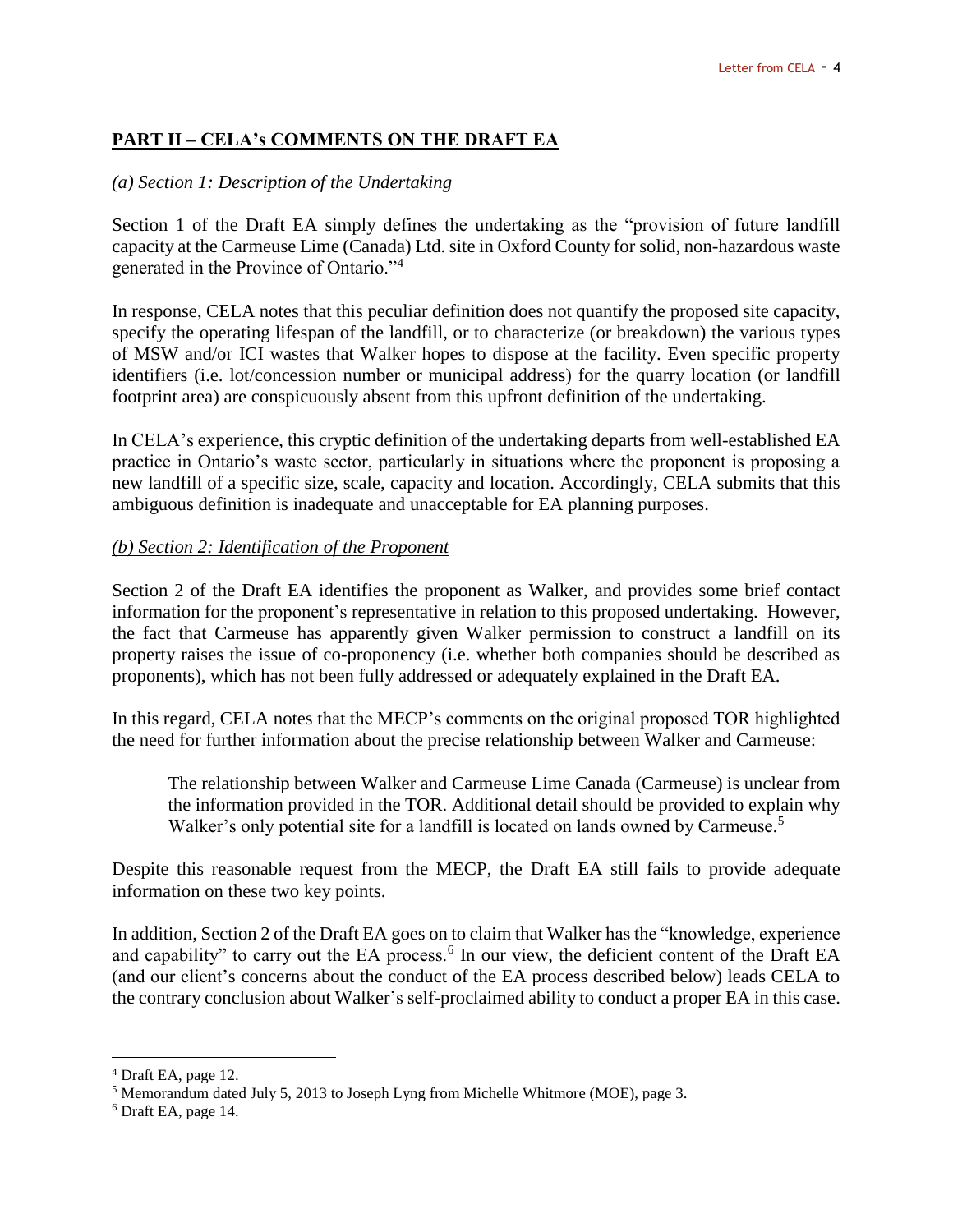In short, the proponent's self-aggrandizing claim is irrelevant and has no proper place within EA documentation intended to fulfill statutory requirements under the *EAA*.

### *(c) Section 3: Background and Purpose Statement*

In Section 3 of the Draft EA, Walker states that it completed a "business case" for proceeding with the proposed landfill, and offers a "problem statement" that asserts the Province of Ontario will "have a continuing shortfall of landfill capacity for the next several decades," particularly in relation to ICI waste generated in "central and southwestern Ontario."<sup>7</sup> The Draft EA then provides an "opportunity statement" that contends Walker can develop new waste disposal capacity at the Oxford County site, which leads to a statement of purpose that is identical to the definition of the undertaking,<sup>8</sup> as discussed above.

In response, CELA notes that if this circular reasoning represents the proponent's working hypothesis, then it has not been adequately proven within the Draft EA or the supporting documentation. In our view, the Draft EA merely reflect the proponent's high-level observations, questionable assumptions, and wishful thinking about current and future rates of waste generation and diversion in Ontario.

Moreover, even if there is a perceived shortage of landfill capacity in certain regions, there appears to be no logical or evidence-based justification for the all-Ontario service area being proposed by Walker. Accordingly, CELA views the proposed landfill as a so-called "solution" in search of a problem. This is particularly true in light of recent provincial initiatives under the *Resource Recovery and Circular Economy Act* that are aimed at enhancing diversion rates and implementing "extended producer responsibility" programs for a greater range of products and packaging.

### *(d) Section 4: Consistency with the Approved Amended TOR*

In Section 4 of the Draft EA, Walker claims that the conduct and content of its EA process is consistent with the requirements of the approved TOR (as amended).<sup>9</sup> Our client disputes this dubious claim for the reasons described throughout this letter.

Section 4 further claims that "extensive consultation" has occurred with Indigenous communities and interested members of the public during the preparation of the EA documentation.<sup>10</sup> Suffice it to say that our client does not agree with Walker's self-serving assessment of the efficacy of its consultation program.

For example, based on OPAL's ongoing engagement in the EA process, our client has observed or experienced serious problems during Walker's consultation efforts, including: proponent refusal to produce cited documents; provision of ever-shifting and inadequate public comment periods; proponent refusal to allow OPAL's hydrogeologist to conduct a site visit; provision of inaccurate

<sup>7</sup> Draft EA, page 15.

<sup>8</sup> *Ibid*.

<sup>9</sup> Draft EA, page 17.

<sup>10</sup> *Ibid*. See also Draft EA, page 13.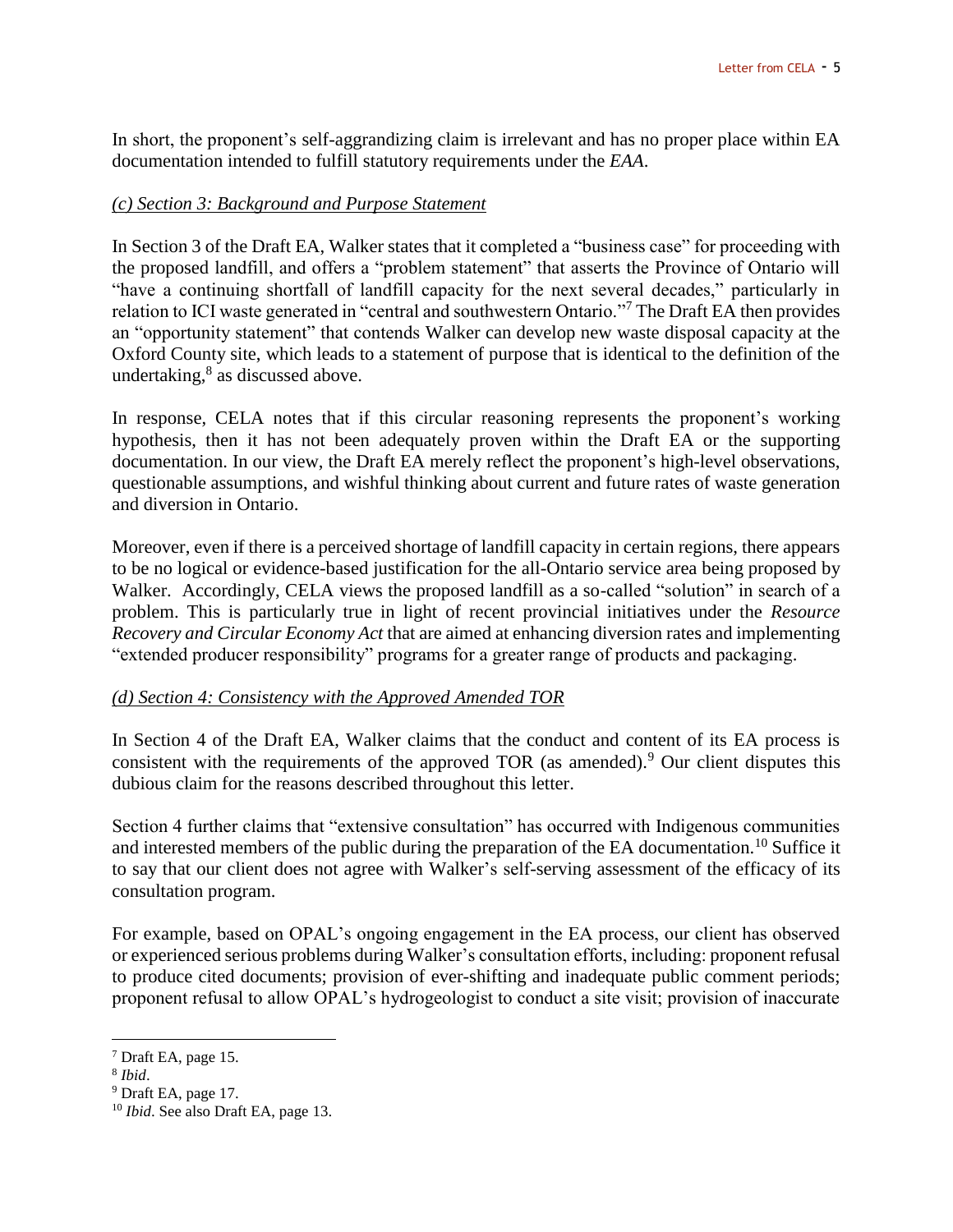information to the public; unilateral changes by the proponent in the operation of the Community Liaison Committee; poorly attended open houses held by Walker; and proponent failure to hold a single consultation event in the very municipality (i.e. Zorra Township) that would "host" the landfill if approved.

On the record, CELA concludes that there have been significant problems in Walker's consultation efforts in relation to the Draft EA and the supporting documentation. In this regard, section 5.1 of the *EAA* imposes a mandatory duty upon the proponent to undertake meaningful public consultation throughout the EA process for the proposed landfill. In our opinion, this important statutory obligation has not been satisfied to date.

#### *(e) Section 5: EA Methodology*

Section 5 of the Draft EA sets out the scope and nature of the EA methodology that was "derived directly" from the approved TOR and utilized by Walker during the EA process.<sup>11</sup>

In response, our client remains concerned that the former Environment Minister approved a "focused" TOR that did not require the proponent to assess whether there are environmentally preferable "alternatives to" the proposed undertaking, or whether there are safer or better sites for disposing the waste streams being targeted by Walker. On this point, the Draft EA simply reports that Walker's internal investigations prior to the TOR approval revealed that there are no "alternatives to" the undertaking that could be reasonably assessed by the proponent in the  $EA$ <sup>12</sup>

The unfortunate result of the focused TOR is that the Draft EA is largely limited to examining the environmental effects of a limited suite of "alternative methods," such as alternative landfill footprints/designs, leachate treatment options, landfill gas management options, and different haul routes/entrance locations. On this point, our client reluctantly acknowledges that the Minister's approval of the focused TOR cannot be revisited or revised at this late stage, although this is precisely what should have happened years ago to ensure that the Southwestern Landfill EA is sufficiently comprehensive and rigorous.

In any event, even in the context of a focused TOR, the question then becomes whether the prescribed EA methodology was properly applied in order to credibly identify, evaluate and mitigate potential environmental effects as the proponent selected the "preferred alternative" from each of the above-noted categories. On the basis of the information presented in the Draft EA, our client submits that this question should be answered in the negative.

In relation to Walker's assessment of potential groundwater and surface water impacts, OPAL's independent hydrogeologist has determined that there is a considerable amount of relevant information that is simply missing from the Draft EA. For example, the attached report from Mr. Ruland notes that the Draft EA has failed to estimate and assess the implications of the centurieslong contaminating lifespan of the landfill and its potential impacts upon the environment. In our

 $11$  Draft EA, page 18.

<sup>12</sup> *Ibid*.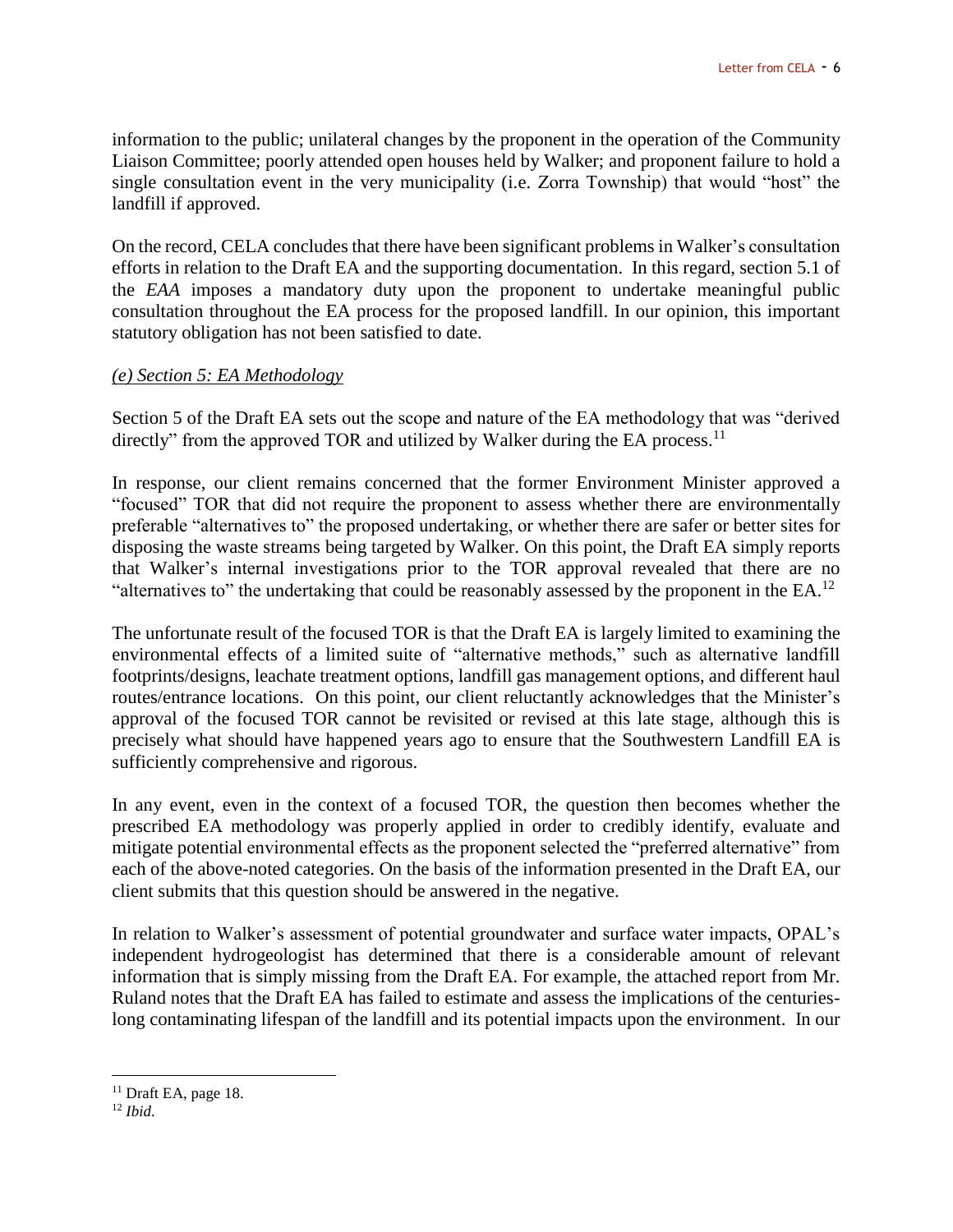view, this is an astonishing (if not fatal) omission from the Draft EA, and yet it is compounded by the proponent's failure to provide other key data and information, as discussed below.

### *(f) Section 6: Evaluation of Alternatives*

Section 6 of the Draft EA summarizes the proponent's approach for evaluating and selecting "alternative methods" for carrying out the landfill proposal.<sup>13</sup> As noted above, this evaluation is narrowly limited to certain design and operational options that may be available on the Carmeuse property, rather than an examination of a reasonable range of "alternatives to" the undertaking, or of potential alternative sites that may be suitable for landfilling purposes.

Walker's sparse "alternatives" analysis, as reflected in Section 6 of the Draft EA, prompted the proponent to adopt the following features for the proposed landfill:

- the landfill footprint will be located within the existing Southwest Quarry Area;
- the landfill will be configured as a "deep" design in a north-south orientation;
- a generic double composite liner system will be installed;
- an on-site leachate treatment system will be constructed to discharge treated effluent into the Thames River;
- landfill gas will be both flared and utilized for energy production; and
- the haul route will be from Highway 401 via County Road 6 to a new entrance on the northwest corner of the landfill footprint.<sup>14</sup>

These preferred options were then carried forward for further assessment in subsequent sections of the Draft EA. In CELA's view, however, the fundamental flaw is that Walker has failed or refused to collect and analyze the types of data and site-specific information needed to substantiate the proponent's findings, conclusions and recommendations regarding the environmental effects of these key components of the proposed undertaking.

For example, as noted in the attached report from Mr. Ruland, the Draft EA does not specify or include:

- the design hydraulic conductivity of the final cover system (which will affect precipitation run-off and infiltration rates);
- details demonstrating that the quarry dewatering system is a feasible contingency measure for leachate control;
- pumping test results and analyses that assess the large-scale permeabilities of the underlying geologic formations; and
- a surface water assessment (i.e. water quality, water balance, etc.) for the West Quarry Lake.

<sup>&</sup>lt;sup>13</sup> Draft EA, page 30.

 $14$  Draft EA, page 77.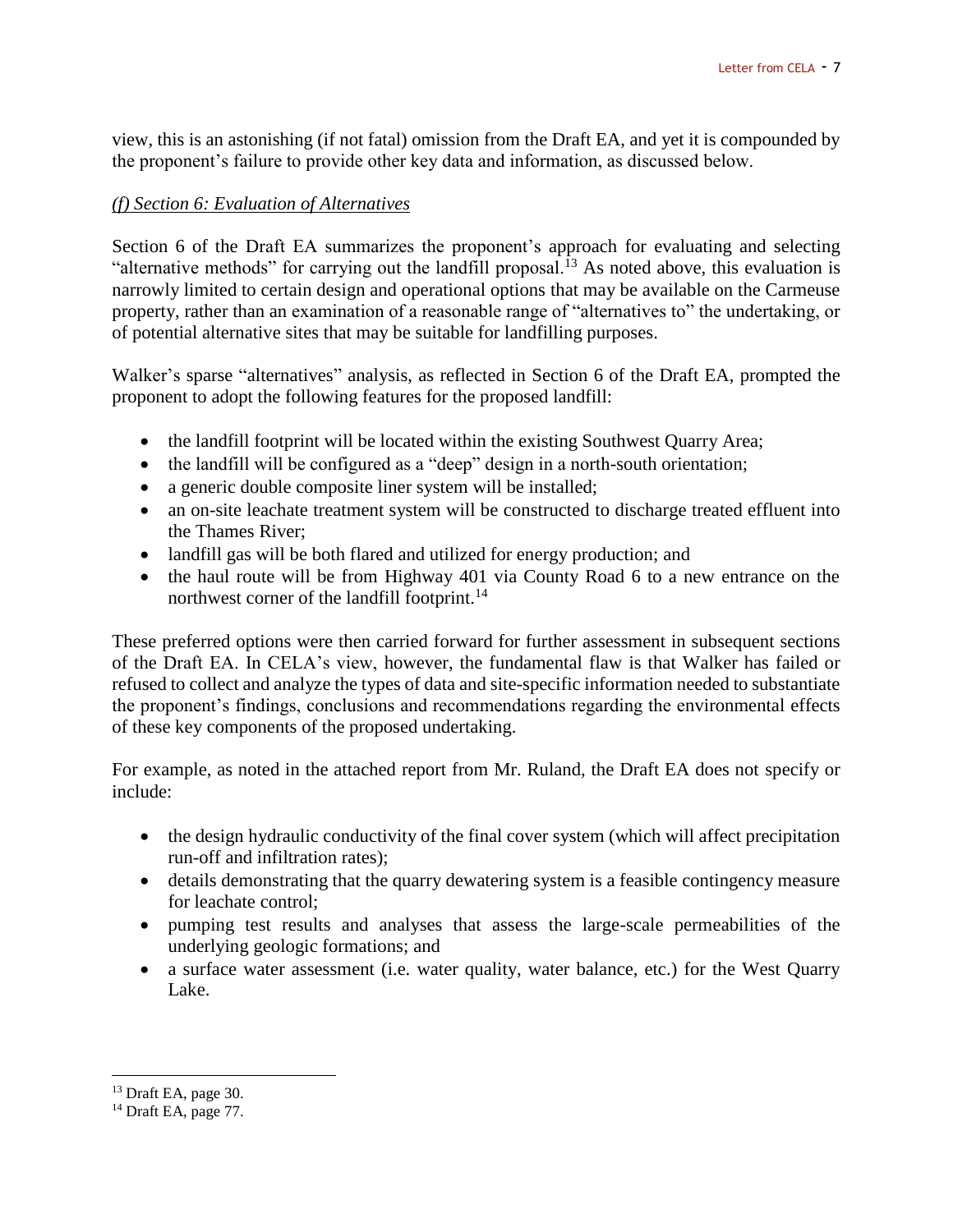It is unclear to CELA whether the foregoing information was simply not gathered by the proponent, or whether it was collected but not presented in the Draft EA. In either case, the result is the same: the Draft EA is deficient.

#### *(g) Section 7: Evaluation of the Proposed Undertaking*

Section 7 of the Draft EA describes how Walker assessed the potential environmental effects of the proposed undertaking, which consists of the above-noted preferred methods. This section also provides a high-level discussion of the proposed design and operation of the landfill, although the Draft EA indicates that the "detailed" Design and Operations Report is still "in preparation" by Walker's consultants.<sup>15</sup> Section 7.3 of the Draft EA then purports to describe the environment that is potentially affected by the undertaking, and these baseline conditions are characterized by the proponent as representing the "do nothing" alternative.<sup>16</sup>

In response, CELA submits that Section 7 of the Draft EA, and the draft and final technical reports set out in Appendix F, inexplicably omit a large number of critically important pieces of information about existing environmental features/functions and natural resources in the vicinity of the proposed landfill.

For example, no details, discussions or data are presented in the Draft EA or supporting documentation in relation to the following matters:

- the significance of the West Quarry Lake as fish, bird, turtle or amphibian habitat;
- surface water sampling results for benthic organisms and freshwater mussels in the West Quarry Lake;
- the circumstances surrounding the flooding of the West Quarry Lake and its implications for landfilling at the Southwest Quarry Area; and
- the quality of effluent to be discharged from the leachate treatment facility into the Thames River, which may impact the local and downstream aquatic environment.

These and other significant evidentiary omissions are more fully catalogued and discussed by Mr. Ruland in his attached report. In the continuing absence of such information, CELA submits that it cannot be reasonably concluded that the Draft EA has fully and accurately described the environment that may be impacted by the undertaking.

This major deficiency, in turn, fundamentally undermines the reliability and soundness of the proponent's analysis of "potential effects, mitigation and net effects" in Section 7.4 of the Draft EA,<sup>17</sup> and similarly raises unresolved concerns about the claimed efficacy of the proposed "impact management plan" outlined in Section 7.5 of the Draft EA.<sup>18</sup> Moreover, this deficiency makes it

 $15$  Draft EA, page 100.

 $16$  Draft EA, page 108 ff.

 $17$  Draft EA, page 150 ff.

 $18$  Draft EA, page 163 ff.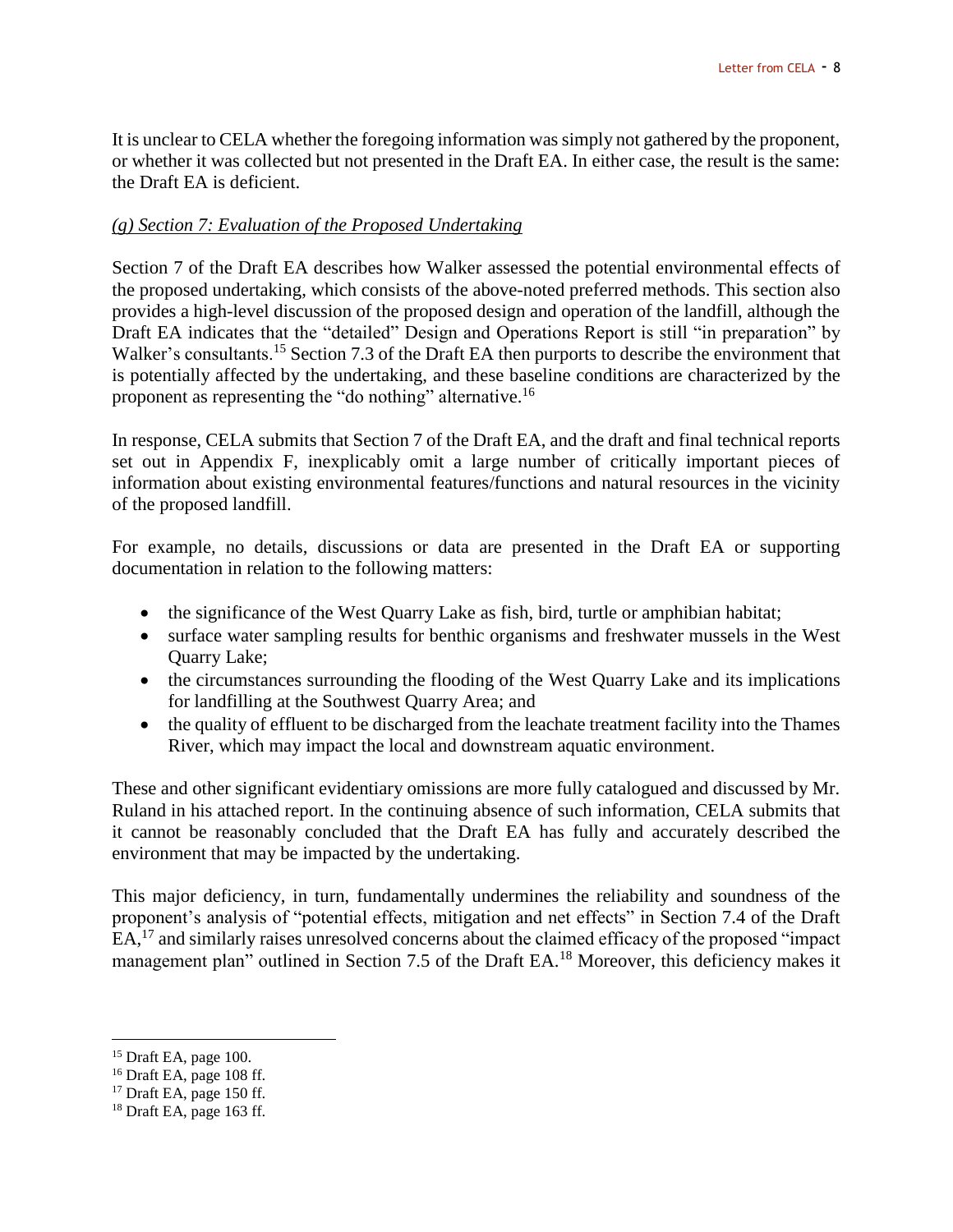impossible to accept at face value Walker's analysis of the advantages/disadvantages of the proposed undertaking contained in Section 7.7 of the Draft EA.<sup>19</sup>

#### *(h) Sections 8 and 9: Effects Monitoring, Reporting, Contingency Planning and EA Commitments*

Section 8 of the Draft EA describes Walker's proposals for monitoring, reporting and contingency planning in relation to the proposed landfill,<sup>20</sup> while Section 9 identifies Walker's proposals for compliance monitoring of its  $EA$  commitments.<sup>21</sup>

In light of the above-noted information gaps, CELA submits that it is premature to determine whether these monitoring/reporting and contingency proposals are sufficiently comprehensive to address the full range of direct, indirect and cumulative effects that may be caused or contributed to by the undertaking.

For the same reason, CELA is unable to comment at this time on the adequacy of Walker's "EA commitments" or the proposed compliance monitoring measures.

#### *(i) Section 10: Consultation*

Section 10 of the Draft EA sets out the various activities carried out by Walker for the purposes of conducting public consultation during the EA process, as required by the *EAA* and the approved  $TOR<sup>22</sup>$ 

Our client's main concerns about the inadequacy of public consultation are described above, as well as in Mr. Ruland's attached report and OPAL's separately filed submission to Walker, and need not be repeated here.

#### *(j) Sections 11 and 12: Other Approvals Required and Amending the EA*

Section 11 of the Draft EA briefly outlines some of the other statutory approvals that the proponent will have to obtain in order to construct and operate the proposed landfill.<sup>23</sup>

CELA has no issues with this preliminary list, but notes that these other approvals only become necessary if the proposed Southwestern Landfill actually receives approval to proceed under the *EAA*. In our view, based on the paucity of data and the missing information in the Draft EA, approval under the *EAA* appears unlikely if the Minister's decision is based on the "merits" of this proposal.

For this reason, it is unnecessary at this time for CELA to comment on Walker's proposals in Section 12 of the Draft EA for amending the EA in the post-approval period.<sup>24</sup>

<sup>19</sup> Draft EA, page 166 ff and Appendix D.

<sup>20</sup> Draft EA, page 168 ff.

 $21$  Draft EA, page 176 ff.

 $22$  Draft EA, page 180 ff.

 $23$  Draft EA, page 215 ff.

 $24$  Draft EA, page 219 ff.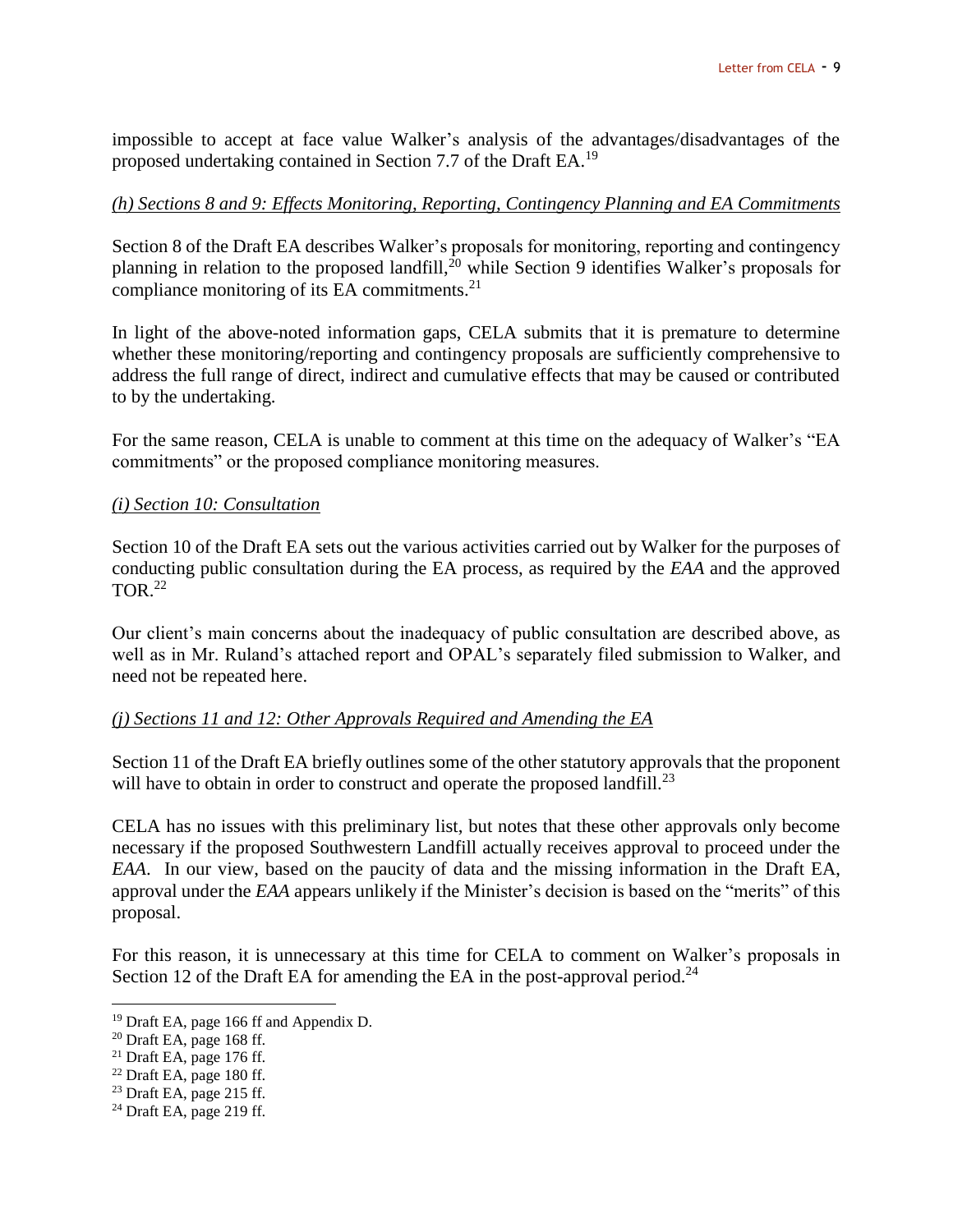### *(k) Section 13: Ministry Statement of Environmental Values*

Section 13 of the Draft EA argues that the environmental principles and commitments in the MECP's Statement of Environmental Values under the *Environmental Bill of Rights* (e.g. ecosystem approach, precautionary principle, cumulative effects analysis, pollution prevention, etc.) are satisfied by the EA work completed to date by Walker. 25

Given the significant omissions in the Draft EA identified above, CELA submits that Walker's argument should be given no weight or credence.

# *(l) Section 14: Conclusion – Final Rationale for the Proposed Undertaking*

Section 14 of the Draft EA sets out the proponent's overall conclusions about the completeness of the EA documentation and the desirability of the proposed landfill.<sup>26</sup>

In reply, CELA simply notes that unless and until the outstanding information gaps in the Draft EA are satisfactorily addressed, it is impossible to accept Walker's unsurprising and unsubstantiated claim that the proposed landfill "can be carried out in an environmentally safe and acceptable manner, and that on balance of the environmental advantages and disadvantages, this proposed undertaking would be consistent with the purpose" of the *EAA*.<sup>27</sup> In short, CELA submits that this proposition has not been sufficiently proven by the Draft EA and the supporting documentation prepared to date.

# **PART III - CONCLUSIONS**

For the foregoing reasons, CELA concludes that despite the voluminous reports, studies and other documents generated by Walker and its consultants over the past several years, the resulting Draft EA is inadequate, incomplete, and unacceptable for the purposes of granting *EAA* approval for the proposed landfill.

Accordingly, CELA recommends that the draft EA should be withdrawn, and that the EA process should be discontinued or terminated forthwith by Walker. In our view, there is no compelling public interest reason to proceed with an EA for a proposed undertaking that does not appear to be approvable under the *EAA*.

This is particularly true in light of the recent amendments to the *EAA* which require landfill proponents to provide proof (i.e. municipal council resolution) demonstrating that the "host" municipality supports the proposed waste disposal site. To our knowledge, no local or upper tier municipality in the area of the proposed Southwestern Landfill has passed, or intends to pass, such a resolution.

 $25$  Draft EA, page 221 ff.

 $26$  Draft EA, page 223.

<sup>27</sup> *Ibid*.